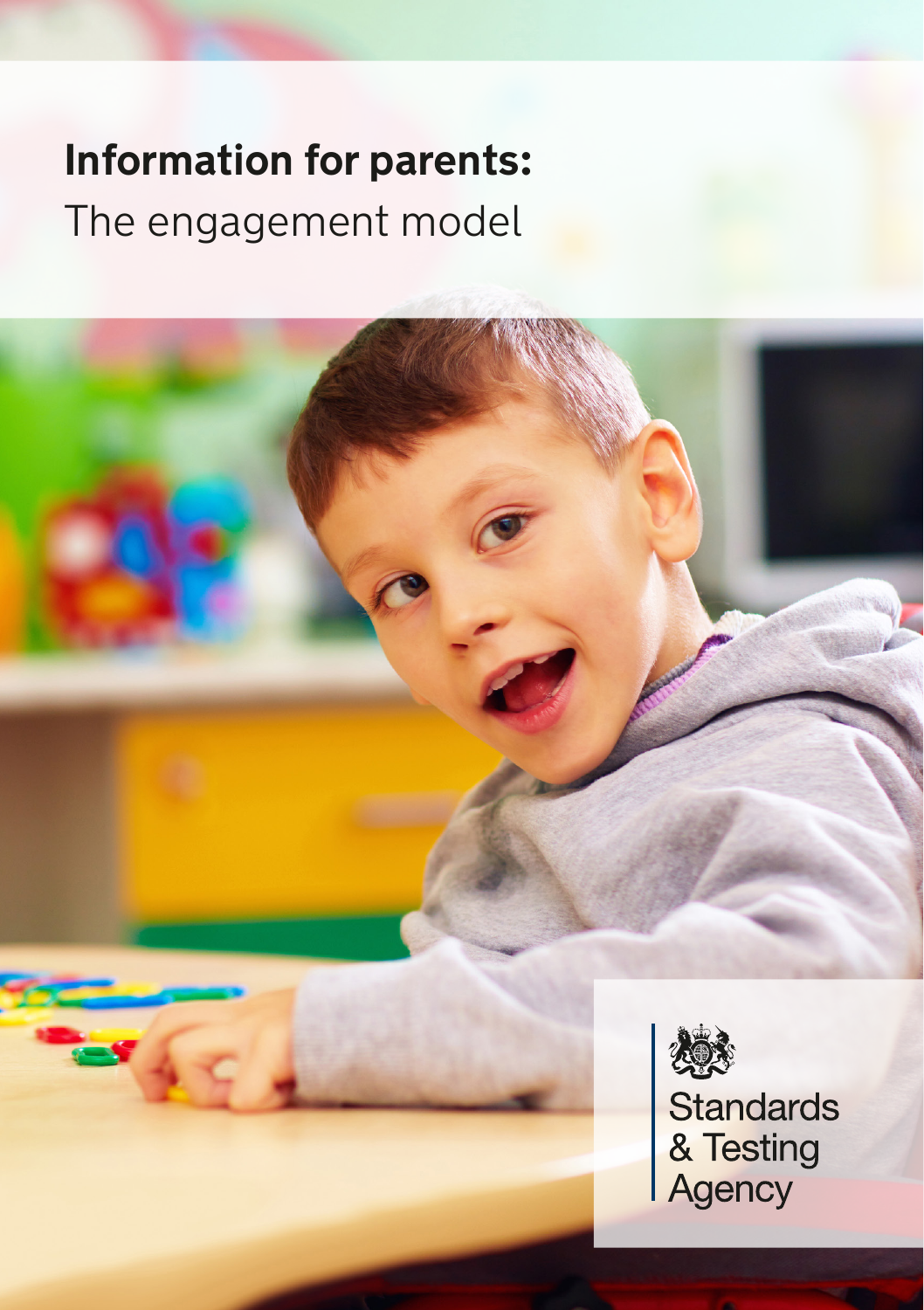# **The engagement model**

#### What is the engagement model?

The engagement model is a teacher assessment tool to help schools support pupils who are at key stage 1 (KS1) and key stage 2 (KS2), working below the level of the national curriculum and not engaged in subject-specifc study.

Your child may be assessed using the engagement model if they have special educational needs and disabilities (SEND), which mean they cannot demonstrate recognisable and specific skills, knowledge and understanding in:

- English language comprehension and reading
- English writing
- mathematics

As such, they are unable to engage in such subject-specific study.

The engagement model is formed of 5 areas of engagement:

- exploration
- realisation
- anticipation
- persistence
- initiation

# Why do schools need to assess my child?

The engagement model will help to improve the school's understanding of how well your child is engaging in the development of new skills, knowledge and concepts in the school's curriculum. It will help to understand their achievements and progress in their physical, social, emotional and cognitive development. It is important that your child can show progress, regardless of any additional needs they may have. This will enable the school to better support your child.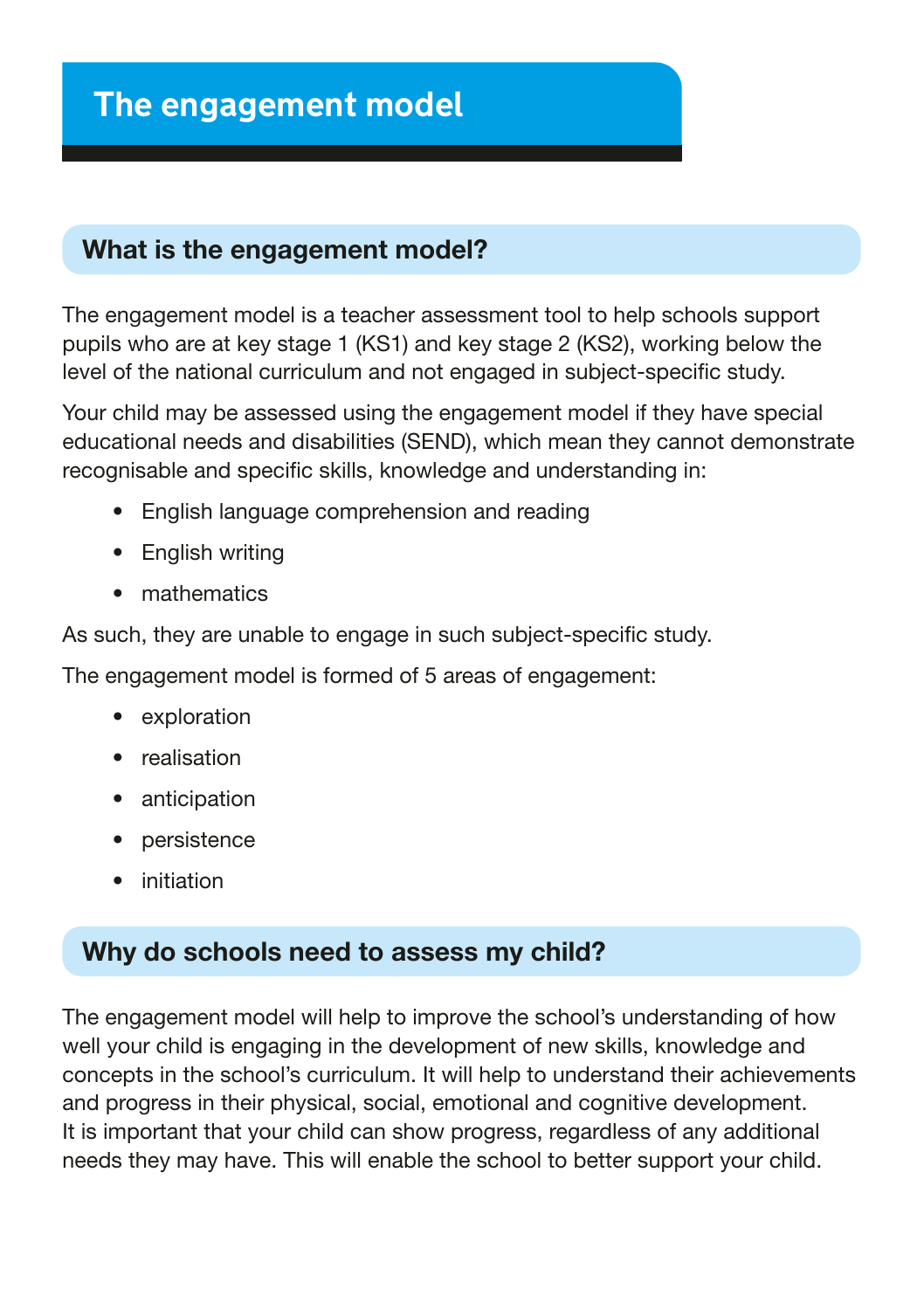#### What has changed in the way that my child will be assessed?

Before September 2021, your child may have been assessed using [P scales.](https://www.gov.uk/government/publications/p-scales-attainment-targets-for-pupils-with-sen)

However, an [independent review](https://www.gov.uk/government/publications/rochford-review-final-report) found that P scales were no longer the most useful way to assess pupils with SEND. They found that P scales were designed on the basis that pupils would move in a linear way from one skill or concept to a more challenging or advanced skill or concept. Linear progress is not common for pupils with severe or profound learning difficulties.

The engagement model:

- enables a flexible and individualised assessment, allowing your child's teacher to tailor their teaching and provision to meet their specific needs
- recognises that engagement is multi-dimensional and breaks it down into the 5 areas of engagement
- supports identifcation of all progress made by your child and will not be limited to the linear progress that was tracked by P scales

# Do I need to do anything to prepare my child for the engagement model?

No. You do not need to do anything additional to prepare your child. Schools will decide how they implement the assessment to provide a flexible, holistic assessment of pupils.

#### What information will I receive?

Your child's school is required to report achievements and progress to you in end of year academic reports, and in some cases will report to parents more regularly.